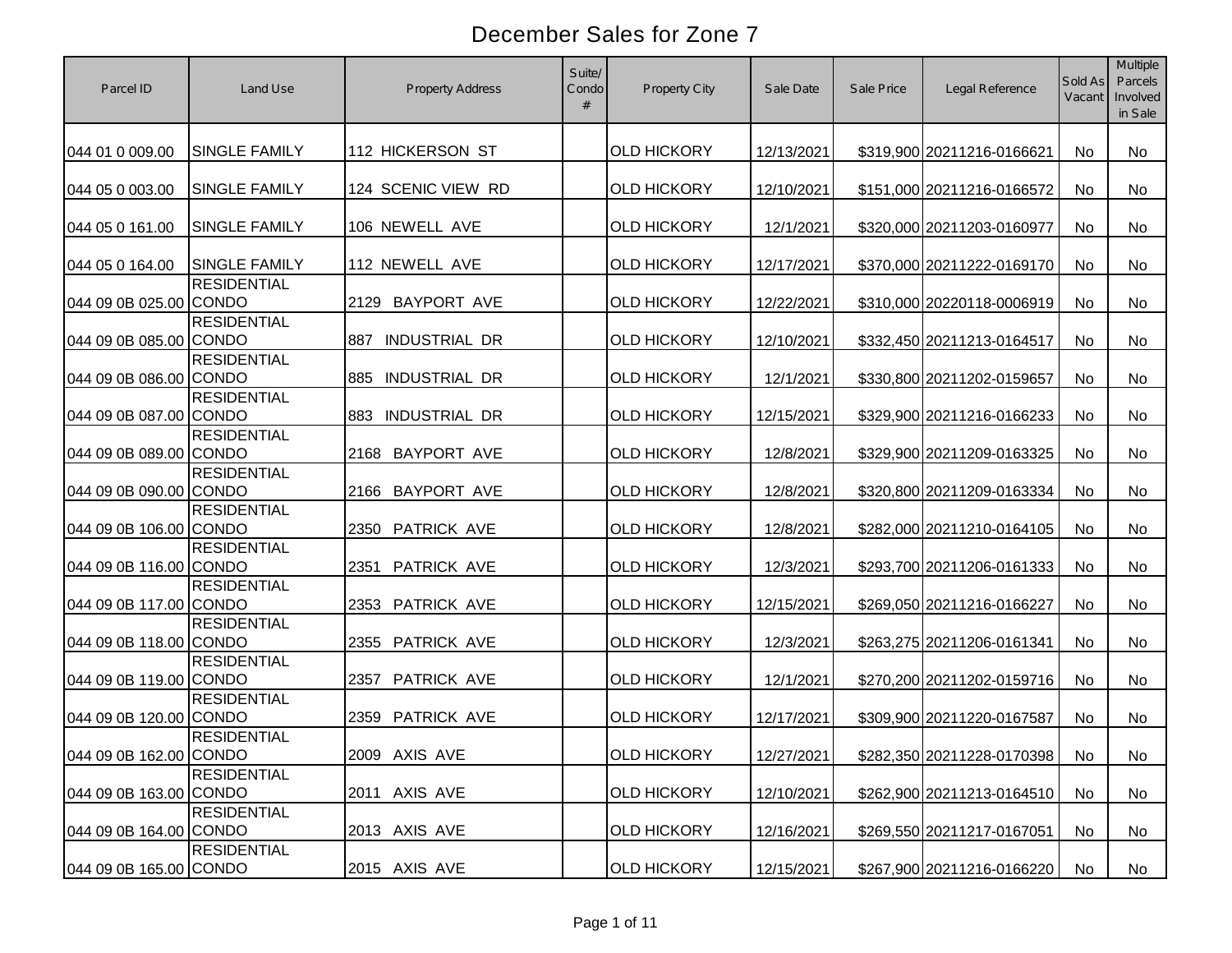| Parcel ID                      | Land Use             | Property Address                  | Suite/<br>Condo<br># | <b>Property City</b> | Sale Date  | Sale Price | Legal Reference            | Sold As<br>Vacant | <b>Multiple</b><br>Parcels<br>Involved<br>in Sale |
|--------------------------------|----------------------|-----------------------------------|----------------------|----------------------|------------|------------|----------------------------|-------------------|---------------------------------------------------|
| 044 09 0B 166.00 CONDO         | <b>RESIDENTIAL</b>   | 2017 AXIS AVE                     |                      | <b>OLD HICKORY</b>   | 12/8/2021  |            | \$269,550 20211210-0164095 | <b>No</b>         | <b>No</b>                                         |
| 044 09 0B 167.00 CONDO         | <b>RESIDENTIAL</b>   | 2019 AXIS AVE                     |                      | <b>OLD HICKORY</b>   | 12/17/2021 |            | \$292,750 20211220-0167614 | No.               | No                                                |
| 044 11 0 161.00                | <b>SINGLE FAMILY</b> | 506 JONES ST                      |                      | <b>OLD HICKORY</b>   | 12/16/2021 |            | \$275,000 20211223-0170168 | No                | No                                                |
| 044 11 0A 203.00 CONDO         | <b>RESIDENTIAL</b>   | 511 JONES PT                      | <b>B3</b>            | <b>OLD HICKORY</b>   | 12/8/2021  |            | \$215,000 20211222-0169460 | No                | No                                                |
| 044 13 0 021.00                | <b>SINGLE FAMILY</b> | 215 BENNETT DR                    |                      | <b>OLD HICKORY</b>   | 12/23/2021 |            | \$275,000 20220103-0000744 | No.               | No                                                |
| 044 14 0 005.00                | <b>SINGLE FAMILY</b> | 221 MARTINGALE DR                 |                      | <b>OLD HICKORY</b>   | 12/20/2021 |            | \$259,000 20220105-0001618 | No                | No                                                |
| 044 14 0 057.00                | <b>SINGLE FAMILY</b> | 904 FOWLER ST                     |                      | <b>OLD HICKORY</b>   | 12/15/2021 |            | \$265,000 20211220-0167697 | No                | No                                                |
| 044 14 0E 020.00 CONDO         | <b>RESIDENTIAL</b>   | HADLEY VILLAGE BLVD<br>638        |                      | <b>OLD HICKORY</b>   | 12/16/2021 |            | \$231,400 20211230-0171640 | No                | No                                                |
| 044 14 0E 021.00 CONDO         | <b>RESIDENTIAL</b>   | HADLEY VILLAGE BLVD<br>640        |                      | <b>OLD HICKORY</b>   | 12/28/2021 |            | \$233,900 20220104-0000953 | No                | <b>No</b>                                         |
| 044 14 0E 022.00 CONDO         | <b>RESIDENTIAL</b>   | <b>HADLEY VILLAGE BLVD</b><br>642 |                      | <b>OLD HICKORY</b>   | 12/22/2021 |            | \$235,400 20211229-0171263 | <b>No</b>         | No                                                |
| 044 14 0E 023.00 CONDO         | <b>RESIDENTIAL</b>   | HADLEY VILLAGE BLVD<br>644        |                      | <b>OLD HICKORY</b>   | 12/16/2021 |            | \$226,400 20211229-0170981 | No.               | No                                                |
| 044 14 0E 025.00 CONDO         | <b>RESIDENTIAL</b>   | <b>HADLEY VILLAGE BLVD</b><br>648 |                      | <b>OLD HICKORY</b>   | 12/16/2021 |            | \$221,100 20211229-0170970 | No                | <b>No</b>                                         |
| 044 14 0E 026.00 CONDO         | <b>RESIDENTIAL</b>   | HADLEY VILLAGE BLVD<br>650        |                      | <b>OLD HICKORY</b>   | 12/16/2021 |            | \$226,400 20211229-0170998 | No                | <b>No</b>                                         |
| 044 14 0E 039.00 CONDO         | <b>RESIDENTIAL</b>   | HADLEY VILLAGE BLVD<br>609        |                      | <b>OLD HICKORY</b>   | 12/7/2021  |            | \$265,000 20211213-0164642 | No.               | No                                                |
| 044 15 0 163.00                | <b>SINGLE FAMILY</b> | 806 CLEVES ST                     |                      | <b>OLD HICKORY</b>   | 12/31/2021 |            | \$307,000 20220119-0007496 | No                | <b>No</b>                                         |
| 044 15 0 164.00                | <b>SINGLE FAMILY</b> | 808 CLEVES ST                     |                      | <b>OLD HICKORY</b>   | 12/20/2021 |            | \$365,000 20211228-0170679 | No.               | <b>No</b>                                         |
| 044 15 0 283.00 DUPLEX         |                      | 1012 DEBOW ST                     |                      | <b>OLD HICKORY</b>   | 12/30/2021 |            | \$327,000 20220110-0002572 | No                | No                                                |
| 052 13 0B 029.00 SINGLE FAMILY |                      | 2522 SONAR ST                     |                      | <b>NASHVILLE</b>     | 12/16/2021 |            | \$290,000 20220113-0004989 | No                | No                                                |
| 052 13 0B 416.00 SINGLE FAMILY |                      | 3151 PENN MEADE WAY               |                      | <b>NASHVILLE</b>     | 12/22/2021 |            | \$299,000 20211229-0171090 | No                | No                                                |
| 053 03 0 320.00                | SINGLE FAMILY        | 1507 DEBOW ST                     |                      | <b>OLD HICKORY</b>   | 12/16/2021 |            | \$190,000 20211220-0167996 | No                | No                                                |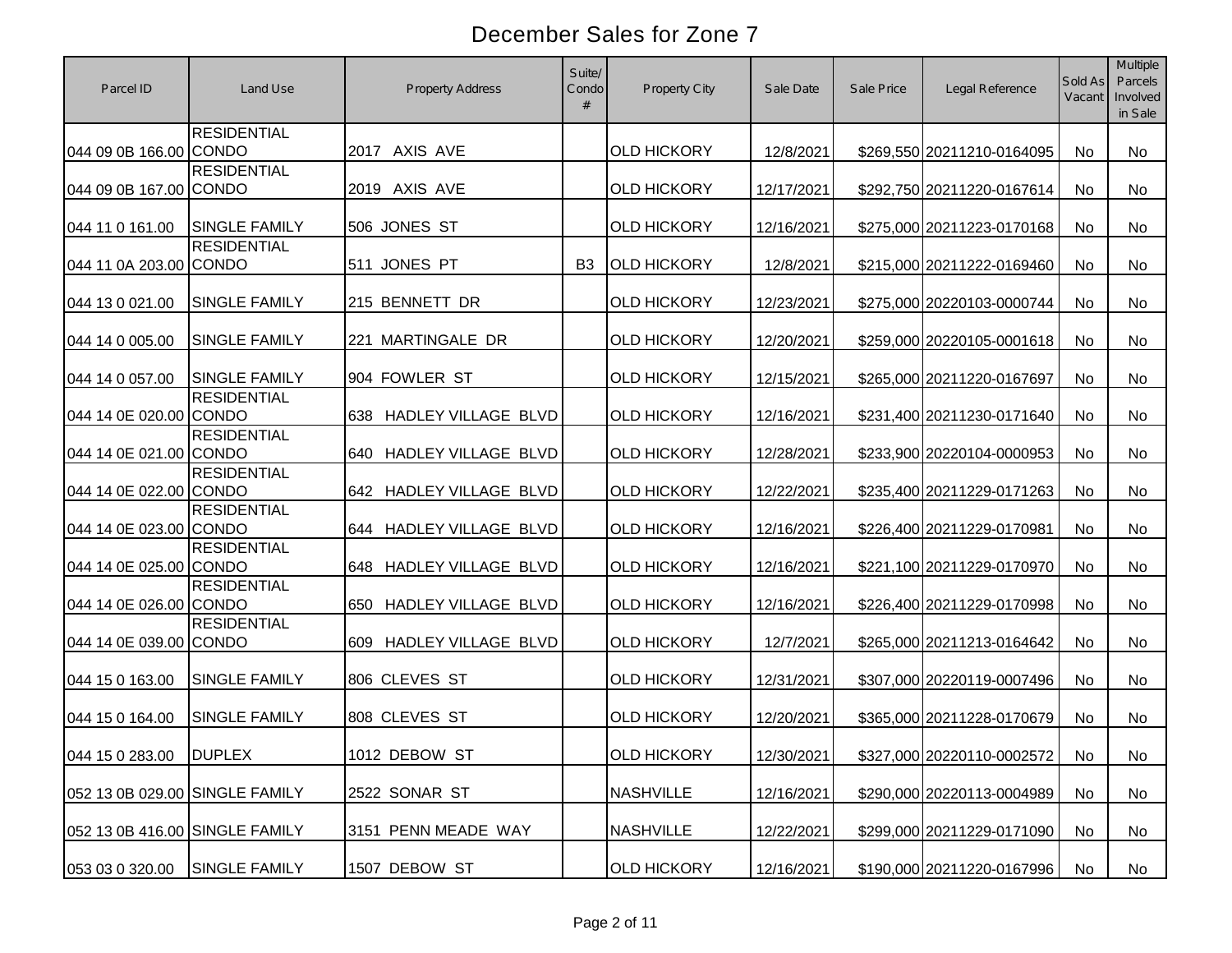| Parcel ID                      | Land Use                                 | <b>Property Address</b>           | Suite/<br>Condo<br># | Property City      | Sale Date  | Sale Price | Legal Reference            | Sold As<br>Vacant | <b>Multiple</b><br>Parcels<br>Involved<br>in Sale |
|--------------------------------|------------------------------------------|-----------------------------------|----------------------|--------------------|------------|------------|----------------------------|-------------------|---------------------------------------------------|
| 053 03 0 375.00                | <b>SINGLE FAMILY</b>                     | 501 FIFTEENTH ST                  |                      | <b>OLD HICKORY</b> | 12/6/2021  |            | \$290,000 20211213-0164486 | No                | No                                                |
| 053 03 0 444.00                | <b>SINGLE FAMILY</b>                     | 1409 DEBOW ST                     |                      | <b>OLD HICKORY</b> | 12/22/2021 |            | \$288,000 20220113-0004972 | No                | No                                                |
| 053 08 0B 007.00 CONDO         | <b>RESIDENTIAL</b>                       | 224 22ND ST                       |                      | <b>OLD HICKORY</b> | 12/29/2021 |            | \$460,000 20220105-0002082 | No                | No                                                |
| 053 11 0 055.00                | <b>DUPLEX</b>                            | 111 BECKER AVE                    |                      | <b>OLD HICKORY</b> | 12/22/2021 |            | \$250,000 20211230-0171791 | <b>No</b>         | No                                                |
| 053 12 0 007.00                | <b>VACANT</b><br><b>RESIDENTIAL LAND</b> | 2927 LAWRENCE CT                  |                      | <b>OLD HICKORY</b> | 12/20/2021 |            | \$15,000 20211223-0169559  | Yes               | No                                                |
| 053 12 0 276.00                | <b>VACANT</b><br><b>RESIDENTIAL LAND</b> | 812 CERRITO LNDG                  |                      | <b>OLD HICKORY</b> | 12/29/2021 |            | \$525,000 20220112-0003943 | Yes               | <b>No</b>                                         |
| 054 09 0 020.00                | SINGLE FAMILY                            | 3044 LAKESHORE DR                 |                      | <b>OLD HICKORY</b> | 12/17/2021 |            | \$748,150 20211223-0170088 | No                | No                                                |
| 062 00 0 153.00                | <b>SINGLE FAMILY</b>                     | 2525 PENNINGTON BEND<br><b>RD</b> |                      | <b>NASHVILLE</b>   | 12/15/2021 |            | \$297,000 20211223-0169723 | No                | No                                                |
| 062 02 0A 085.00 SINGLE FAMILY |                                          | 2730 RIVERBEND DR                 |                      | <b>NASHVILLE</b>   | 12/27/2021 |            | \$347,600 20211230-0171677 | No                | No                                                |
| 062 02 0A 313.00 SINGLE FAMILY |                                          | 3264 CAIN HARBOR DR               |                      | <b>NASHVILLE</b>   | 12/21/2021 |            | \$380,000 20220103-0000182 | No                | No                                                |
| 062 02 0B 135.00 SINGLE FAMILY |                                          | 4480 FROST ST                     |                      | <b>NASHVILLE</b>   | 12/15/2021 |            | \$407,000 20220103-0000573 | No                | No                                                |
| 062 02 0B 161.00 SINGLE FAMILY |                                          | 4500 HAWTHORN DR                  |                      | <b>NASHVILLE</b>   | 12/7/2021  |            | \$400,000 20211214-0165201 | No                | No                                                |
| 062 02 0B 280.00 SINGLE FAMILY |                                          | 4253 LONGFELLOW DR                |                      | <b>NASHVILLE</b>   | 12/7/2021  |            | \$465,000 20220118-0006667 | <b>No</b>         | No                                                |
| 063 04 0 021.00                | <b>SINGLE FAMILY</b>                     | 117 CLIFTON CT                    |                      | <b>OLD HICKORY</b> | 12/29/2021 |            | \$393,000 20220111-0003664 | No                | No                                                |
| 063 04 0A 064.00 SINGLE FAMILY |                                          | 1025 TABITHA LN                   |                      | <b>OLD HICKORY</b> | 12/27/2021 |            | \$825,000 20220104-0001502 | No                | No.                                               |
| 063 08 0 007.00                | <b>SINGLE FAMILY</b>                     | 426 HADLEYS BEND BLVD             |                      | <b>OLD HICKORY</b> | 12/17/2021 |            | \$240,000 20211222-0169397 | No                | No                                                |
| 063 16 0A 025.00 SINGLE FAMILY |                                          | 677 GRANWOOD BLVD                 |                      | <b>OLD HICKORY</b> | 12/6/2021  |            | \$359,900 20211216-0166590 | No                | No                                                |
| 063 16 0A 030.00 SINGLE FAMILY |                                          | 657 GRANWOOD BLVD                 |                      | <b>OLD HICKORY</b> | 12/10/2021 |            | \$348,000 20211216-0166457 | No                | No                                                |
| 063 16 0B 135.00 SINGLE FAMILY |                                          | 1461 AARONWOOD DR                 |                      | <b>OLD HICKORY</b> | 12/23/2021 |            | \$372,000 20220105-0001882 | No                | No                                                |
| 064 02 0 108.00                | SINGLE FAMILY                            | 308 WILLOW BOUGH LN               |                      | <b>OLD HICKORY</b> | 12/28/2021 |            | \$399,000 20220104-0001423 | No                | No                                                |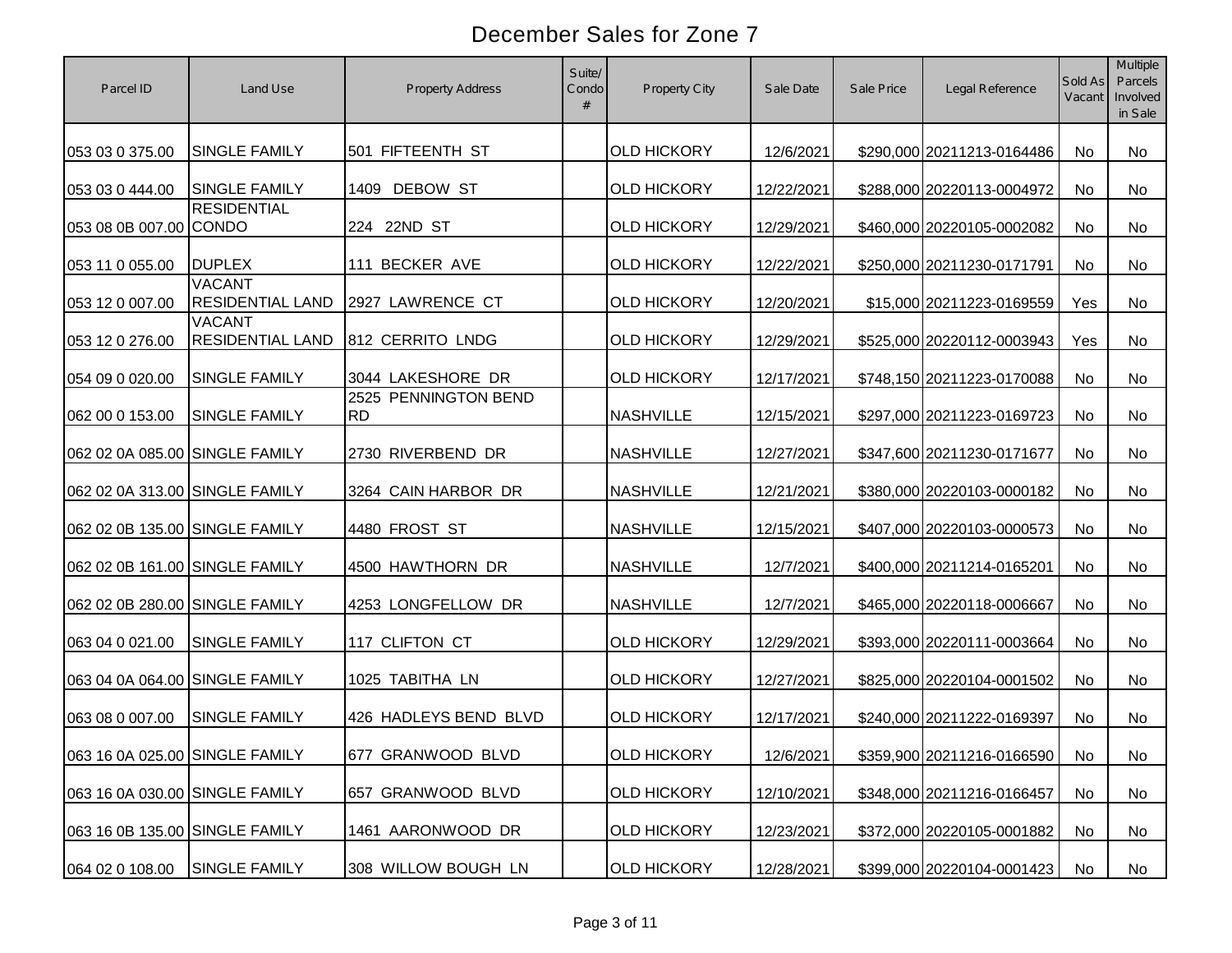| Parcel ID                      | Land Use             | <b>Property Address</b> | Suite/<br>Condo<br># | Property City      | Sale Date  | Sale Price | Legal Reference              | Sold As<br>Vacant | Multiple<br>Parcels<br>Involved<br>in Sale |
|--------------------------------|----------------------|-------------------------|----------------------|--------------------|------------|------------|------------------------------|-------------------|--------------------------------------------|
| 064 03 0C 031.00 SINGLE FAMILY |                      | 1108 SAFETY HARBOR CV   |                      | <b>OLD HICKORY</b> | 12/22/2021 |            | \$1,730,000 20220103-0000421 | No                | No                                         |
| 064 04 0 084.00                | <b>ZERO LOT LINE</b> | 215 LAKE CV             |                      | <b>OLD HICKORY</b> | 12/10/2021 |            | \$195,000 20211216-0166605   | No                | No                                         |
| 064 08 0A 062.00 SINGLE FAMILY |                      | 2083 REMINGTON PARK RD  |                      | <b>OLD HICKORY</b> | 12/7/2021  |            | \$485,000 20211210-0164144   | No                | No                                         |
| 064 08 0A 063.00 SINGLE FAMILY |                      | 2087 REMINGTON PARK RD  |                      | <b>OLD HICKORY</b> | 12/1/2021  |            | \$418,000 20211207-0161964   | <b>No</b>         | No                                         |
| 064 08 0A 063.00 SINGLE FAMILY |                      | 2087 REMINGTON PARK RD  |                      | <b>OLD HICKORY</b> | 12/27/2021 |            | \$473,000 20220114-0005565   | No                | No                                         |
| 064 12 0A 422.00 CONDO         | <b>RESIDENTIAL</b>   | 422 HUNTERS PL          |                      | <b>HERMITAGE</b>   | 12/14/2021 |            | \$200,789 20211217-0167143   | <b>No</b>         | <b>No</b>                                  |
| 064 12 0C 214.00 SINGLE FAMILY |                      | 214 LEXINGTON WAY       |                      | <b>HERMITAGE</b>   | 12/10/2021 |            | \$485,900 20211228-0170264   | No                | No                                         |
| 064 13 0A 041.00 SINGLE FAMILY |                      | 652 HARDIN SHIRE DR     |                      | <b>OLD HICKORY</b> | 12/29/2021 |            | \$320,000 20220112-0004343   | No                | No                                         |
| 064 13 0B 075.00 CONDO         | <b>RESIDENTIAL</b>   | 504 LAUREL HILL DR      |                      | <b>OLD HICKORY</b> | 12/23/2021 |            | \$225,000 20211228-0170565   | No                | No                                         |
| 064 16 0C 090.00 SINGLE FAMILY |                      | 914 BEXHILL CTS         |                      | <b>HERMITAGE</b>   | 12/29/2021 |            | \$362,500 20220105-0002109   | No                | No                                         |
| 065 09 0 080.00                | <b>SINGLE FAMILY</b> | 4884 WHITTIER DR        |                      | <b>OLD HICKORY</b> | 12/23/2021 |            | \$308,500 20211228-0170751   | No                | No                                         |
| 065 09 0 089.00                | SINGLE FAMILY        | 4848 WHITTIER DR        |                      | <b>OLD HICKORY</b> | 12/21/2021 |            | \$220,000 20211222-0169005   | No                | No                                         |
| 065 09 0 089.00                | SINGLE FAMILY        | 4848 WHITTIER DR        |                      | <b>OLD HICKORY</b> | 12/21/2021 |            | \$260,500 20211229-0171256   | <b>No</b>         | No                                         |
| 065 09 0 101.00                | SINGLE FAMILY        | 4745 CASCADE DR         |                      | <b>OLD HICKORY</b> | 12/3/2021  |            | \$250,000 20211208-0162795   | <b>No</b>         | No                                         |
| 065 09 0 101.00                | <b>SINGLE FAMILY</b> | 4745 CASCADE DR         |                      | <b>OLD HICKORY</b> | 12/3/2021  |            | \$255,000 20211215-0165760   | No                | No                                         |
| 073 07 0 002.00                | <b>SINGLE FAMILY</b> | 2300 KIMBERLY DR        |                      | <b>NASHVILLE</b>   | 12/30/2021 |            | \$350,000 20220103-0000456   | No                | No                                         |
| 073 07 0 062.00 SINGLE FAMILY  |                      | 2421 FAIRBROOK DR       |                      | <b>NASHVILLE</b>   | 12/28/2021 |            | \$620,000 20211230-0171718   | No                | No                                         |
| 073 07 0 256.00                | ZERO LOT LINE        | 2438 FAIRBROOK DR       |                      | <b>NASHVILLE</b>   | 12/29/2021 |            | \$212,900 20220104-0001275   | No                | No                                         |
| 073 11 0 003.00                | SINGLE FAMILY        | 2245 CABIN HILL RD      |                      | <b>NASHVILLE</b>   | 12/17/2021 |            | \$450,000 20211221-0168293   | No                | No                                         |
| 073 15 0 026.00                | <b>ZERO LOT LINE</b> | 2336 TALLY GREEN CT     |                      | <b>NASHVILLE</b>   | 12/14/2021 |            | \$130,000 20211221-0168223   | No                | No                                         |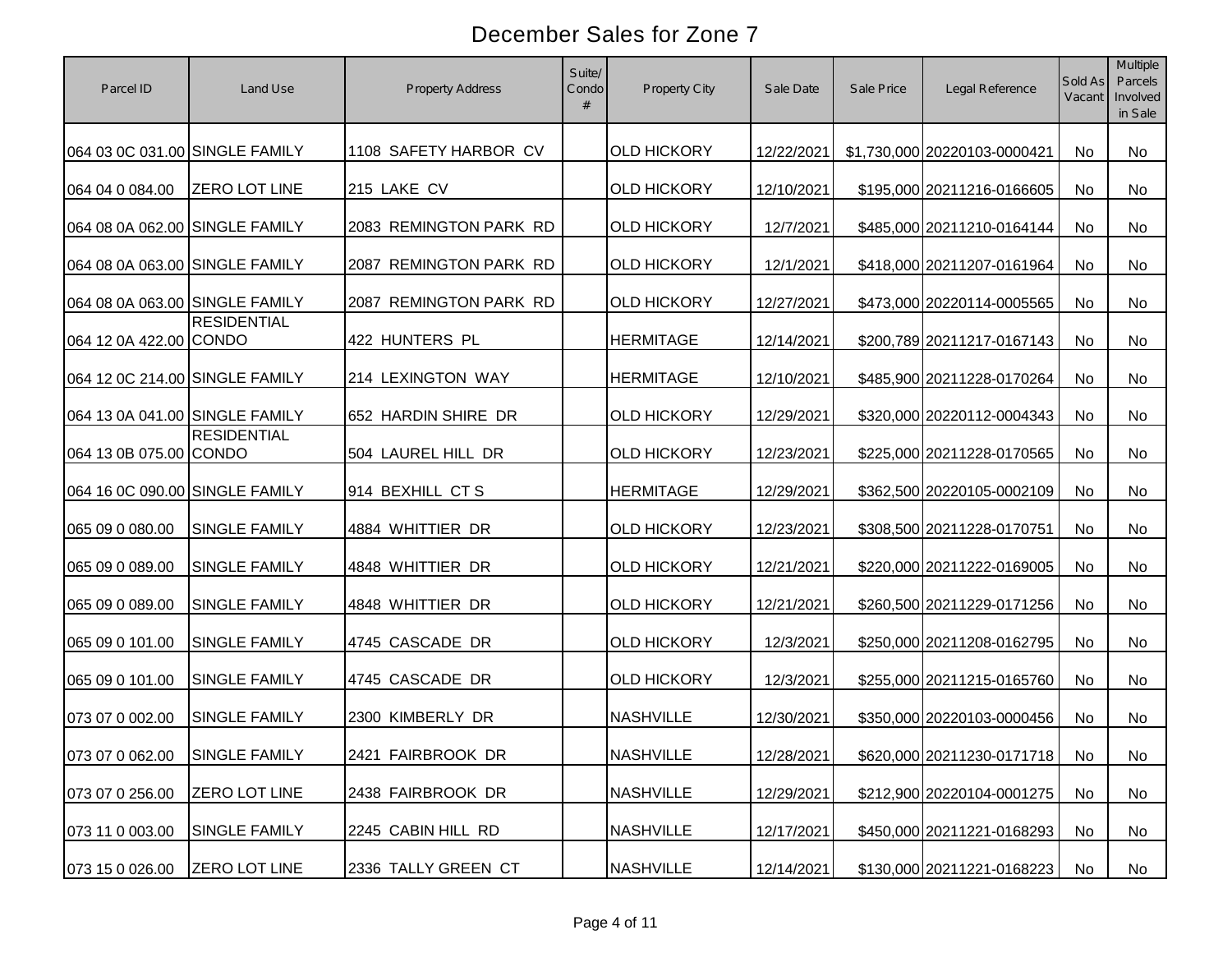| Parcel ID                      | Land Use             | <b>Property Address</b>            | Suite/<br>Condo<br># | Property City    | Sale Date  | Sale Price | Legal Reference            | Sold As<br>Vacant | <b>Multiple</b><br>Parcels<br>Involved<br>in Sale |
|--------------------------------|----------------------|------------------------------------|----------------------|------------------|------------|------------|----------------------------|-------------------|---------------------------------------------------|
| 073 16 0A 145.00 CONDO         | <b>RESIDENTIAL</b>   | 145 CUMBERLAND TRCE                |                      | <b>NASHVILLE</b> | 12/6/2021  |            | \$285,000 20211229-0171399 | No                | No.                                               |
| 073 16 0A 206.00 CONDO         | <b>RESIDENTIAL</b>   | 206 CUMBERLAND TRCE                |                      | <b>NASHVILLE</b> | 12/20/2021 |            | \$248,500 20211228-0170239 | <b>No</b>         | No                                                |
| 074 08 0 033.00                | <b>SINGLE FAMILY</b> | 7045 BONNAVENT DR                  |                      | <b>HERMITAGE</b> | 12/8/2021  |            | \$345,000 20211223-0170004 | No                | No                                                |
| 074 12 0 039.00                | <b>SINGLE FAMILY</b> | 187 JACKSONIAN DR                  |                      | <b>HERMITAGE</b> | 12/1/2021  |            | \$330,400 20211209-0163426 | No                | No                                                |
| 074 12 0 070.00                | <b>SINGLE FAMILY</b> | 3900 PLANTATION DR                 |                      | <b>HERMITAGE</b> | 12/20/2021 |            | \$220,000 20211223-0170129 | <b>No</b>         | No                                                |
| 074 12 0 112.00                | <b>SINGLE FAMILY</b> | 3911 PLANTATION DR                 |                      | <b>HERMITAGE</b> | 12/30/2021 |            | \$300,000 20220105-0002150 | No                | No                                                |
| 074 16 0A 031.00 SINGLE FAMILY |                      | <b>CRAWFORD DR</b><br>6217         |                      | <b>HERMITAGE</b> | 12/10/2021 |            | \$511,464 20211213-0164514 | No                | No                                                |
| 074 16 0A 039.00 SINGLE FAMILY |                      | CRAWFORD DR<br>6249                |                      | <b>HERMITAGE</b> | 12/3/2021  |            | \$510,824 20211206-0161349 | <b>No</b>         | <b>No</b>                                         |
| 074 16 0A 088.00 SINGLE FAMILY |                      | FRYE LN<br>6597                    |                      | <b>HERMITAGE</b> | 12/14/2021 |            | \$401,350 20211222-0169102 | <b>No</b>         | No                                                |
| 074 16 0A 091.00 SINGLE FAMILY |                      | 6585 FRYE LN                       |                      | <b>HERMITAGE</b> | 12/29/2021 |            | \$460,590 20211230-0171679 | <b>No</b>         | No                                                |
| 075 01 0 018.00                | <b>DUPLEX</b>        | 824 HERITAGE TRL                   |                      | <b>HERMITAGE</b> | 12/10/2021 |            | \$341,999 20211217-0167261 | <b>No</b>         | No                                                |
| 075 03 0 007.00                | <b>SINGLE FAMILY</b> | 505 DES MOINES DR                  |                      | <b>HERMITAGE</b> | 12/6/2021  |            | \$100,000 20211222-0169446 | No                | No                                                |
| 075 03 0 059.00                | SINGLE FAMILY        | 517 ALBANY DR                      |                      | <b>HERMITAGE</b> | 12/13/2021 |            | \$420,000 20211221-0168584 | No                | No                                                |
| 075 04 0 019.00                | SINGLE FAMILY        | 4548 ANDREW JACKSON<br><b>PKWY</b> |                      | <b>HERMITAGE</b> | 12/20/2021 |            | \$349,000 20211228-0170372 | <b>No</b>         | No                                                |
| 075 06 0 131.00                | <b>SINGLE FAMILY</b> | 4279 SWEDEN DR                     |                      | <b>HERMITAGE</b> | 12/20/2021 |            | \$238,000 20211229-0170923 | <b>No</b>         | No.                                               |
| 075 08 0 073.00                | <b>SINGLE FAMILY</b> | 620 TOPEKA DR                      |                      | <b>HERMITAGE</b> | 12/22/2021 |            | \$350,000 20220112-0004474 | <b>No</b>         | No                                                |
| 075 08 0 252.00 DUPLEX         |                      | 608 TULIP GROVE RD                 |                      | <b>HERMITAGE</b> | 12/20/2021 |            | \$290,000 20220103-0000609 | No                | No                                                |
| 075 08 0A 093.00 CONDO         | <b>RESIDENTIAL</b>   | 196 BROOKE CASTLE DR               |                      | <b>HERMITAGE</b> | 12/10/2021 |            | \$175,000 20211221-0168271 | No                | No                                                |
| 075 08 0A 098.00 CONDO         | <b>RESIDENTIAL</b>   | 198 BROOKE CASTLE DR               |                      | <b>HERMITAGE</b> | 12/1/2021  |            | \$175,000 20211217-0166870 | No                | No                                                |
| 075 09 0 247.00                | <b>SINGLE FAMILY</b> | 4023 PLANTATION DR                 |                      | <b>HERMITAGE</b> | 12/6/2021  |            | \$169,900 20211206-0161532 | No                | No                                                |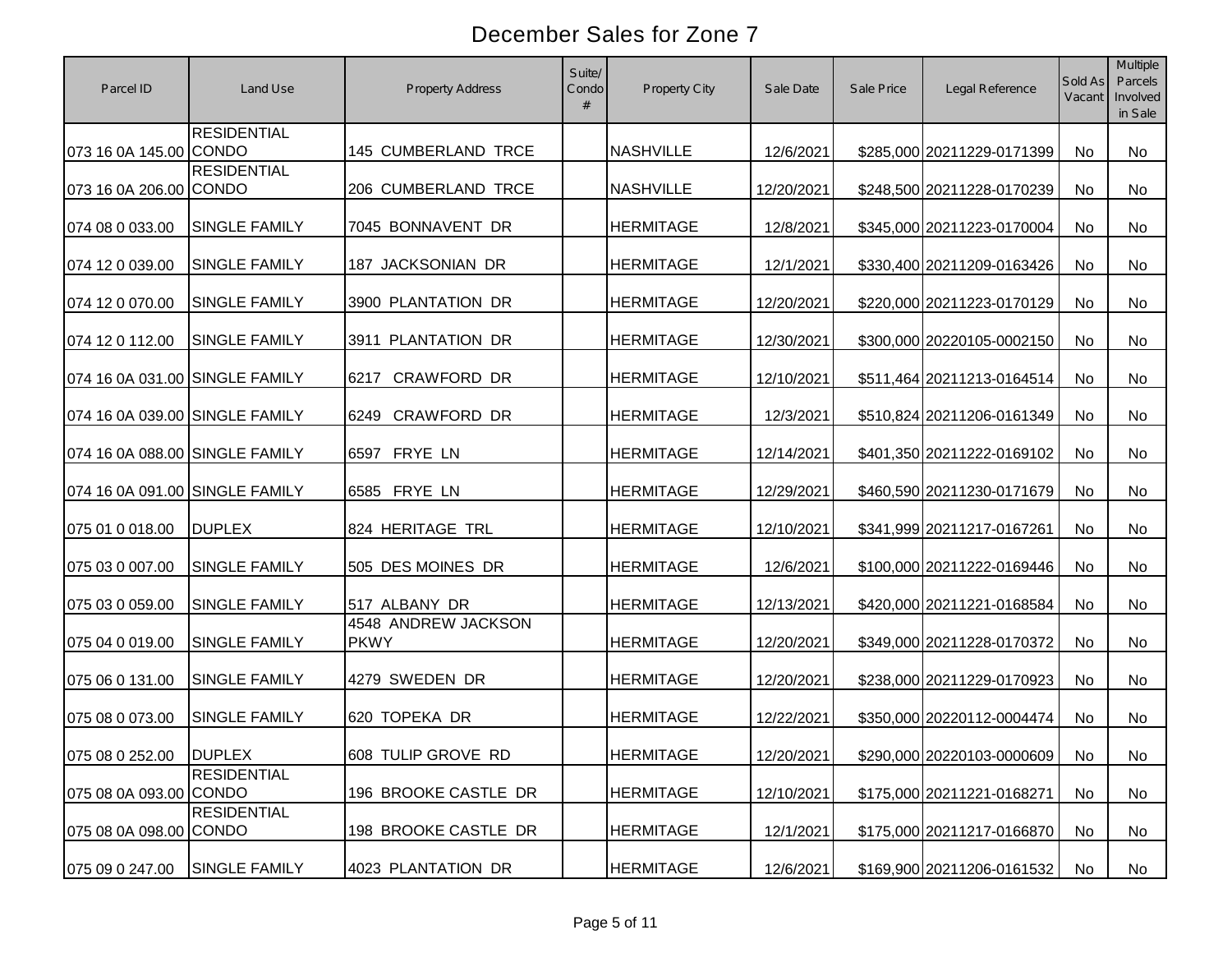| Parcel ID                      | Land Use             | <b>Property Address</b> | Suite/<br>Condo<br># | Property City    | Sale Date  | Sale Price | Legal Reference              | Sold As<br>Vacant | <b>Multiple</b><br>Parcels<br>Involved<br>in Sale |
|--------------------------------|----------------------|-------------------------|----------------------|------------------|------------|------------|------------------------------|-------------------|---------------------------------------------------|
| 075 10 0 094.00                | <b>SINGLE FAMILY</b> | 8310 LUREE LN           |                      | <b>HERMITAGE</b> | 12/3/2021  |            | \$339,900 20211213-0164678   | No                | No                                                |
| 075 11 0 244.00                | <b>ZERO LOT LINE</b> | 911 RACHELS PL          |                      | <b>HERMITAGE</b> | 12/2/2021  |            | \$144,500 20211209-0163660   | <b>No</b>         | No                                                |
| 075 12 0A 165.00 SINGLE FAMILY |                      | 653 BELGIUM DR          |                      | <b>HERMITAGE</b> | 12/17/2021 |            | \$5,435,787 20220112-0004172 | No                | Yes                                               |
| 075 12 0C 026.00 CONDO         | <b>RESIDENTIAL</b>   | 739 TULIP GROVE RD      | 303                  | <b>HERMITAGE</b> | 12/20/2021 |            | \$289,900 20211222-0169284   | No                | No                                                |
| 075 12 0F 001.00 CONDO         | <b>RESIDENTIAL</b>   | 735 TULIP GROVE RD      | 100                  | <b>HERMITAGE</b> | 12/10/2021 |            | \$337,500 20211214-0165096   | <b>No</b>         | <b>No</b>                                         |
| 075 12 0F 058.00 CONDO         | <b>RESIDENTIAL</b>   | 735 TULIP GROVE RD      | 249                  | <b>HERMITAGE</b> | 12/15/2021 |            | \$245,000 20211221-0168430   | <b>No</b>         | No                                                |
| 075 13 0 015.00                | <b>SINGLE FAMILY</b> | 242 JACKSONIAN DR       |                      | <b>HERMITAGE</b> | 12/30/2021 |            | \$329,999 20220118-0006689   | <b>No</b>         | No                                                |
| 075 14 0 030.00                | <b>SINGLE FAMILY</b> | 8127 GORDON LN          |                      | <b>HERMITAGE</b> | 12/30/2021 |            | \$410,000 20220112-0004513   | No                | No                                                |
| 075 15 0A 139.00 CONDO         | <b>RESIDENTIAL</b>   | 139 STONERS GLEN DR     |                      | <b>HERMITAGE</b> | 12/3/2021  |            | \$425,000 20211221-0168587   | No                | No                                                |
| 076 00 0 020.00                | <b>FOREST</b>        | 0 CHANDLER RD           |                      | <b>HERMITAGE</b> | 12/9/2021  |            | \$797,190 20211214-0165283   | Yes               | No                                                |
| 076 14 0 024.00                | <b>SINGLE FAMILY</b> | 1217 FIREFLY RD         |                      | <b>HERMITAGE</b> | 12/23/2021 |            | \$336,000 20220104-0001006   | No                | No                                                |
| 084 04 0A 319.00 CONDO         | <b>RESIDENTIAL</b>   | 319 AUTUMN CHASE DR     |                      | <b>NASHVILLE</b> | 12/9/2021  |            | \$400,000 20211217-0167327   | No                | No                                                |
| 084 07 0 050.00                | <b>DUPLEX</b>        | 2312 DENNYWOOD DR       |                      | <b>NASHVILLE</b> | 12/13/2021 |            | \$305,000 20211223-0169956   | No                | No                                                |
| 084 08 0 002.00                | <b>SINGLE FAMILY</b> | 2814 WINDEMERE DR       |                      | <b>NASHVILLE</b> | 12/15/2021 |            | \$450,000 20211220-0167989   | No                | No                                                |
| 084 08 0 010.00                | <b>SINGLE FAMILY</b> | 2827 WINDEMERE DR       |                      | <b>NASHVILLE</b> | 12/28/2021 |            | \$580,000 20220105-0001995   | No                | No                                                |
| 084 11 0 010.00                | <b>SINGLE FAMILY</b> | 2236 WEONA DR           |                      | <b>NASHVILLE</b> | 12/8/2021  |            | \$465,000 20211214-0165059   | No                | No.                                               |
| 084 11 0 021.00 SINGLE FAMILY  |                      | 418 DENNYWOOD DR        |                      | <b>NASHVILLE</b> | 12/8/2021  |            | \$205,000 20211222-0169379   | No                | No                                                |
| 084 12 0 100.00                | SINGLE FAMILY        | 3250 MCGAVOCK PIKE      |                      | <b>NASHVILLE</b> | 12/2/2021  |            | \$449,000 20211222-0169401   | No                | No                                                |
| 084 12 0 145.00                | SINGLE FAMILY        | 3217 KNOBVIEW DR        |                      | <b>NASHVILLE</b> | 12/16/2021 |            | \$525,000 20211222-0169534   | No                | No                                                |
| 084 14 0 080.00                | SINGLE FAMILY        | 238 BARKER RD           |                      | <b>NASHVILLE</b> | 12/10/2021 |            | \$389,000 20211213-0164698   | No                | No                                                |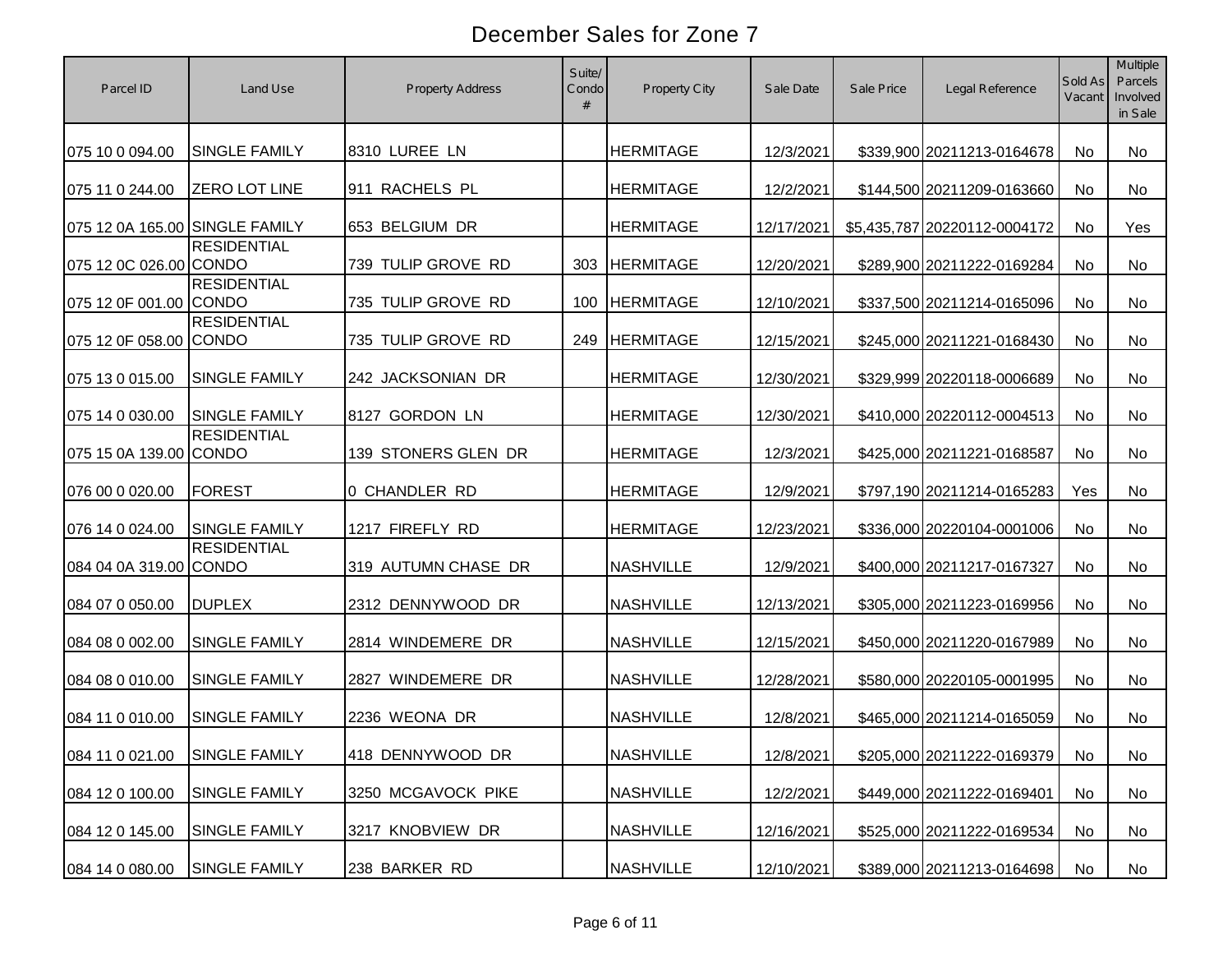| Parcel ID                      | Land Use                                 | Property Address        | Suite/<br>Condo<br># | Property City    | Sale Date  | Sale Price | Legal Reference              | Sold As<br>Vacant | <b>Multiple</b><br>Parcels<br>Involved<br>in Sale |
|--------------------------------|------------------------------------------|-------------------------|----------------------|------------------|------------|------------|------------------------------|-------------------|---------------------------------------------------|
| 084 14 0 215.00                | <b>SINGLE FAMILY</b>                     | 205 DELLROSE DR         |                      | <b>NASHVILLE</b> | 12/6/2021  |            | \$424,500 20211210-0163907   | <b>No</b>         | No                                                |
| 084 14 0 219.00                | <b>SINGLE FAMILY</b>                     | 2154 BROOKVIEW DR       |                      | <b>NASHVILLE</b> | 12/8/2021  |            | \$429,900 20211214-0165365   | No                | No                                                |
| 084 15 0 099.00                | <b>SINGLE FAMILY</b>                     | 112 BLUE HILLS CT       |                      | <b>NASHVILLE</b> | 12/10/2021 |            | \$540,000 20211220-0167661   | <b>No</b>         | No                                                |
| 084 16 0 095.00                | <b>DUPLEX</b>                            | 2518 STINSON RD         |                      | <b>NASHVILLE</b> | 12/28/2021 |            | \$321,300 20220105-0001616   | <b>No</b>         | No                                                |
| 084 16 0 138.00                | <b>SINGLE FAMILY</b>                     | 2606 CRUMP DR           |                      | <b>NASHVILLE</b> | 12/30/2021 |            | \$575,000 20220111-0003591   | No                | Yes                                               |
| 084 16 0 141.00                | <b>SINGLE FAMILY</b>                     | 2612 CRUMP DR           |                      | <b>NASHVILLE</b> | 12/30/2021 |            | \$575,000 20220111-0003591   | <b>No</b>         | Yes                                               |
| 085 04 0 003.00                | <b>SINGLE FAMILY</b>                     | 2036 EVERSONG LN        |                      | <b>HERMITAGE</b> | 12/16/2021 |            | \$510,000 20211220-0167575   | No                | No                                                |
| 085 04 0A 223.00 SINGLE FAMILY |                                          | 4212 STONE HALL BLVD    |                      | <b>HERMITAGE</b> | 12/10/2021 |            | \$650,000 20211220-0167905   | <b>No</b>         | No                                                |
| 085 14 0B 017.00 SINGLE FAMILY |                                          | 308 LOIS ALY            |                      | <b>NASHVILLE</b> | 12/9/2021  |            | \$603,000 20211214-0165334   | No                | No                                                |
| 086 00 0 019.00                | <b>SINGLE FAMILY</b>                     | 304 OLD LEBANON DIRT RD |                      | <b>HERMITAGE</b> | 12/21/2021 |            | \$2,300,000 20211222-0169129 | No                | <b>Yes</b>                                        |
| 086 00 0 144.00                | <b>VACANT</b><br><b>RESIDENTIAL LAND</b> | O CENTRAL PIKE          |                      | <b>HERMITAGE</b> | 12/1/2021  |            | \$1,000,000 20211209-0163024 | Yes               | Yes                                               |
| 086 00 0 145.00                | <b>VACANT</b><br><b>RESIDENTIAL LAND</b> | O CENTRAL PIKE          |                      | <b>HERMITAGE</b> | 12/1/2021  |            | \$1,000,000 20211209-0163024 | Yes               | Yes                                               |
| 086 00 0 146.00                | <b>VACANT</b><br><b>RESIDENTIAL LAND</b> | O CENTRAL PIKE          |                      | <b>HERMITAGE</b> | 12/1/2021  |            | \$1,000,000 20211209-0163024 | Yes               | Yes                                               |
| 086 00 0 166.00                | <b>VACANT</b><br><b>RESIDENTIAL LAND</b> | 0 DODSON CHAPEL RD      |                      | <b>HERMITAGE</b> | 12/21/2021 |            | \$2,300,000 20211222-0169129 | <b>No</b>         | Yes                                               |
| 086 00 0 277.00                | <b>SMALL</b><br><b>WAREHOUSE</b>         | 3728 CENTRAL PIKE       |                      | <b>HERMITAGE</b> | 12/1/2021  |            | \$1,000,000 20211209-0163024 | Yes               | Yes                                               |
| 086 00 0 307.00                | <b>VACANT</b><br><b>RESIDENTIAL LAND</b> | 0 CHANDLER RD           |                      | <b>HERMITAGE</b> | 12/15/2021 |            | \$25,000 20211221-0168433    | Yes               | No                                                |
| 086 03 0 002.00 SINGLE FAMILY  |                                          | 1004 CARRIAGE WAY CT    |                      | <b>HERMITAGE</b> | 12/10/2021 |            | \$310,000 20211220-0167994   | No                | No                                                |
| 086 07 0 002.00                | SINGLE FAMILY                            | 1012 CARRIAGE WAY CT    |                      | <b>HERMITAGE</b> | 12/3/2021  |            | \$254,500 20211213-0164400   | No                | No                                                |
| 086 07 0 002.00                | SINGLE FAMILY                            | 1012 CARRIAGE WAY CT    |                      | <b>HERMITAGE</b> | 12/3/2021  |            | \$230,000 20211208-0162729   | No                | No                                                |
| 086 07 0 113.00                | <b>SINGLE FAMILY</b>                     | 1228 JACKSONS HILL RD   |                      | <b>HERMITAGE</b> | 12/17/2021 |            | \$2,284,940 20220112-0004170 | No                | Yes                                               |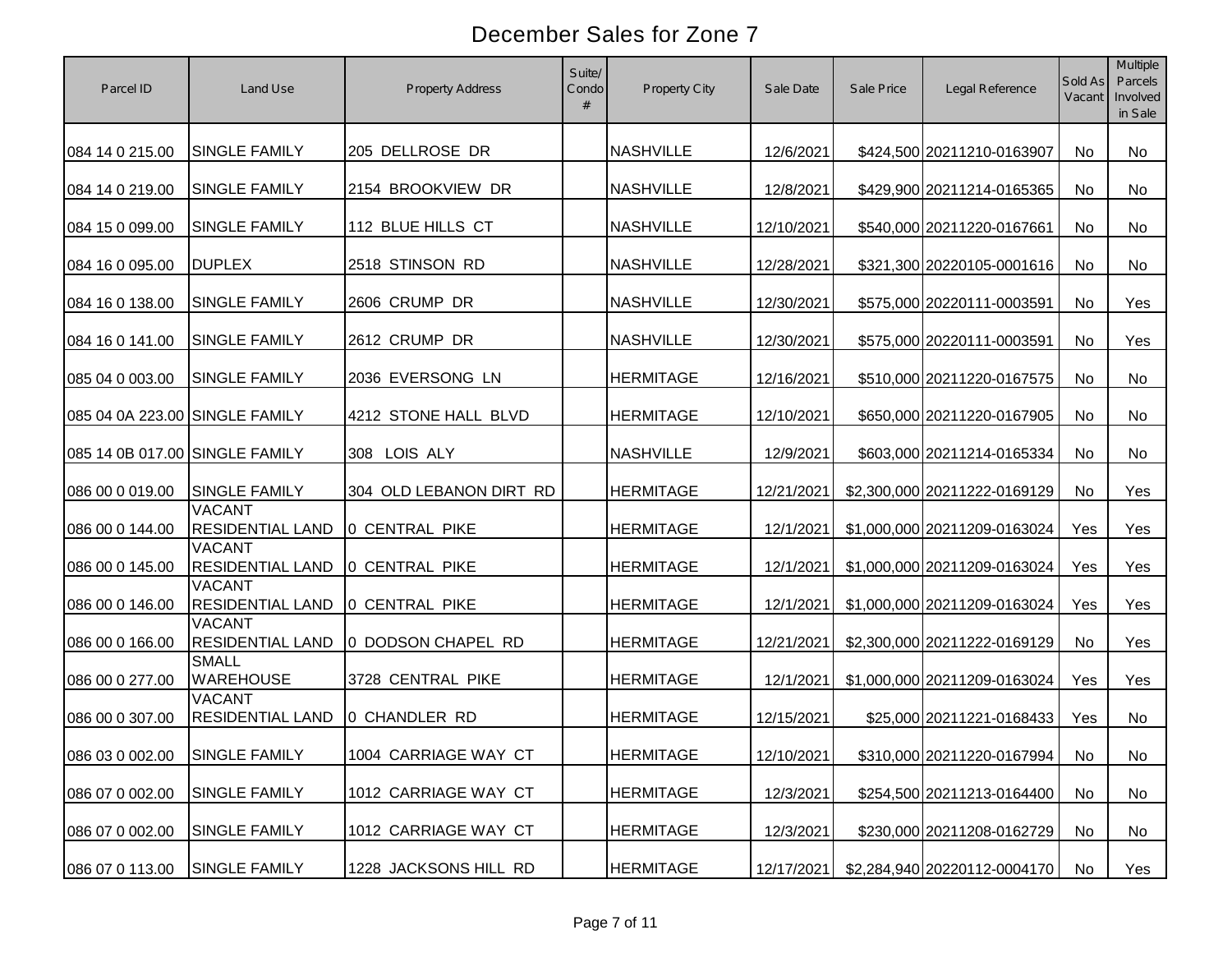| Parcel ID                      | Land Use                                 | <b>Property Address</b>              | Suite/<br>Condo<br># | Property City       | Sale Date  | Sale Price | Legal Reference            | Sold As<br>Vacant | <b>Multiple</b><br>Parcels<br>Involved<br>in Sale |
|--------------------------------|------------------------------------------|--------------------------------------|----------------------|---------------------|------------|------------|----------------------------|-------------------|---------------------------------------------------|
| 086 08 0 067.00                | <b>SINGLE FAMILY</b>                     | 1564 MARKET SQ                       |                      | <b>HERMITAGE</b>    | 12/28/2021 |            | \$409,900 20220105-0001790 | <b>No</b>         | No                                                |
| 086 13 0A 004.00 SINGLE FAMILY |                                          | 3749 HOGGETT FORD RD                 |                      | <b>HERMITAGE</b>    | 12/27/2021 |            | \$470,000 20220105-0001559 | No                | No                                                |
| 086 13 0A 268.00 SINGLE FAMILY |                                          | <b>MAGNOLIA FARMS DR</b><br>4249     |                      | <b>HERMITAGE</b>    | 12/22/2021 |            | \$498,960 20211230-0171962 | <b>No</b>         | No                                                |
| 086 13 0A 275.00 SINGLE FAMILY |                                          | <b>MAGNOLIA FARMS DR</b><br>4221     |                      | <b>HERMITAGE</b>    | 12/28/2021 |            | \$504,715 20220104-0001431 | <b>No</b>         | No                                                |
| 086 13 0A 282.00 SINGLE FAMILY |                                          | 329<br><b>WHISPERING WINDS</b><br>DR |                      | <b>HERMITAGE</b>    | 12/8/2021  |            | \$491,085 20211213-0164771 | No                | No                                                |
| 086 13 0B 013.00 CONDO         | <b>RESIDENTIAL</b>                       | <b>COPPER BRANCH RD</b><br>700       |                      | <b>HERMITAGE</b>    | 12/7/2021  |            | \$489,990 20211213-0164747 | <b>No</b>         | <b>No</b>                                         |
| 086 13 0B 055.00 CONDO         | <b>RESIDENTIAL</b>                       | 825 SUNSET VIEW DR                   |                      | <b>HERMITAGE</b>    | 12/28/2021 |            | \$410,282 20220104-0001482 | <b>No</b>         | No                                                |
| 086 13 0B 056.00 CONDO         | <b>RESIDENTIAL</b>                       | 827<br>SUNSET VIEW DR                |                      | <b>HERMITAGE</b>    | 12/28/2021 |            | \$390,010 20220111-0003387 | <b>No</b>         | No                                                |
| 086 14 0A 155.00 CONDO         | <b>RESIDENTIAL</b>                       | 155 THISTLE LN                       |                      | <b>HERMITAGE</b>    | 12/15/2021 |            | \$197,500 20211220-0168112 | <b>No</b>         | No                                                |
| 086 14 0D 031.00 SINGLE FAMILY |                                          | <b>HERMITAGE POINT DR</b><br>208     |                      | <b>HERMITAGE</b>    | 12/16/2021 |            | \$470,000 20211220-0167978 | No                | <b>No</b>                                         |
| 086 16 0 025.00                | <b>SINGLE FAMILY</b>                     | 4229 VALLEY GROVE DR                 |                      | <b>HERMITAGE</b>    | 12/2/2021  |            | \$395,000 20211207-0162050 | No                | No                                                |
| 087 00 0 141.00                | <b>VACANT</b><br><b>RESIDENTIAL LAND</b> | 6181 N NEW HOPE RD                   |                      | <b>HERMITAGE</b>    | 12/27/2021 |            | \$45,000 20220103-0000286  | Yes               | No                                                |
| 087 00 0 142.00                | <b>SINGLE FAMILY</b>                     | 6193 N NEW HOPE RD                   |                      | <b>HERMITAGE</b>    | 12/30/2021 |            | \$354,900 20220112-0003808 | <b>No</b>         | No                                                |
| 087 01 0 010.00                | <b>SINGLE FAMILY</b>                     | 4113 NEW HOPE MEADOW<br><b>RD</b>    |                      | <b>HERMITAGE</b>    | 12/15/2021 |            | \$431,000 20211222-0168818 | <b>No</b>         | No                                                |
| 087 01 0A 041.00 SINGLE FAMILY |                                          | 4337 CHESNEY GLEN DR                 |                      | <b>HERMITAGE</b>    | 12/2/2021  |            | \$362,000 20220114-0005707 | <b>No</b>         | No                                                |
| 087 01 0B 003.00 SINGLE FAMILY |                                          | CHRISTINA CT<br>2109                 |                      | <b>HERMITAGE</b>    | 12/8/2021  |            | \$426,000 20211220-0168043 | No                | No.                                               |
| 087 02 0A 021.00 SINGLE FAMILY |                                          | 320 LANDINGS WAY                     |                      | <b>MOUNT JULIET</b> | 12/15/2021 |            | \$535,000 20211222-0169157 | No                | No                                                |
| 087 05 0A 052.00 SINGLE FAMILY |                                          | 5961 COLCHESTER DR                   |                      | <b>HERMITAGE</b>    | 12/13/2021 |            | \$310,000 20211221-0168573 | No                | No                                                |
| 087 05 0A 136.00 SINGLE FAMILY |                                          | 4064 FARMINGHAM WOODS<br>DR          |                      | <b>HERMITAGE</b>    | 12/29/2021 |            | \$389,000 20220110-0002442 | No                | No                                                |
| 087 09 0 038.00                | <b>DUPLEX</b>                            | 4657 FOREST RIDGE DR                 |                      | <b>HERMITAGE</b>    | 12/30/2021 |            | \$253,600 20211210-0163829 | No                | No                                                |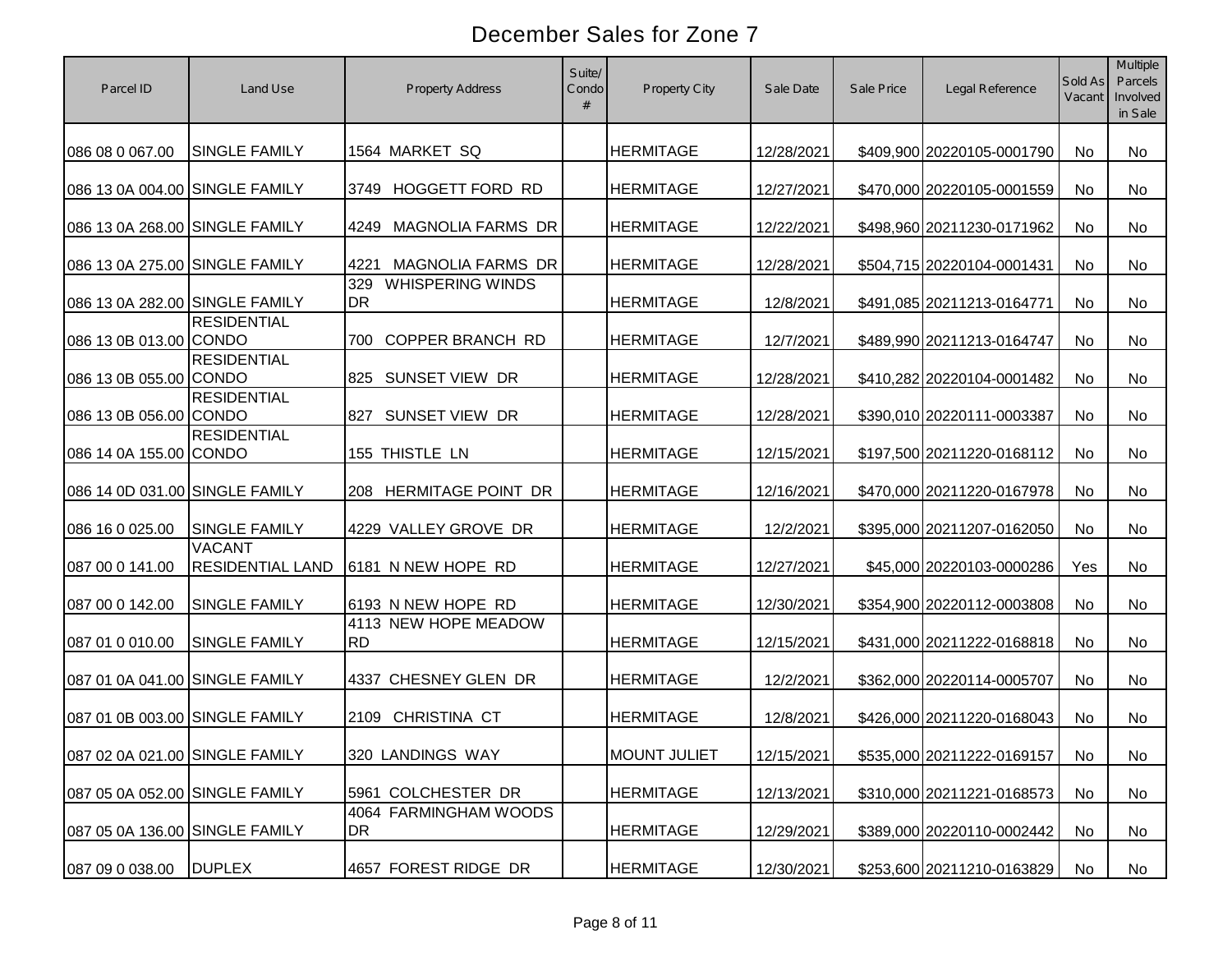| Parcel ID                      | Land Use                                           | <b>Property Address</b>               | Suite/<br>Condo<br># | <b>Property City</b> | Sale Date  | Sale Price | Legal Reference            | Sold As<br>Vacant | <b>Multiple</b><br>Parcels<br>Involved<br>in Sale |
|--------------------------------|----------------------------------------------------|---------------------------------------|----------------------|----------------------|------------|------------|----------------------------|-------------------|---------------------------------------------------|
| 087 10 0A 210.00 SINGLE FAMILY |                                                    | 824 REGIMENTAL DR                     |                      | <b>HERMITAGE</b>     | 12/23/2021 |            | \$732,913 20220105-0001831 | <b>No</b>         | No                                                |
| 087 10 0A 215.00 SINGLE FAMILY |                                                    | REGIMENTAL DR<br>835                  |                      | <b>HERMITAGE</b>     | 12/16/2021 |            | \$300,000 20211223-0169740 | Yes               | Yes                                               |
| 087 10 0A 217.00 SINGLE FAMILY |                                                    | <b>BOURNEMOUTH LN</b><br>332          |                      | <b>HERMITAGE</b>     | 12/14/2021 |            | \$630,066 20211230-0171846 | <b>No</b>         | No                                                |
|                                | <b>VACANT</b><br>087 10 0A 301.00 RESIDENTIAL LAND | <b>REGIMENTAL DR</b><br>801           |                      | <b>HERMITAGE</b>     | 12/16/2021 |            | \$300,000 20211223-0169740 | Yes               | Yes                                               |
| 087 10 0A 309.00 SINGLE FAMILY |                                                    | REGIMENTAL DR<br>804                  |                      | <b>HERMITAGE</b>     | 12/9/2021  |            | \$772,055 20211216-0166499 | No                | No                                                |
| 087 10 0A 310.00 SINGLE FAMILY |                                                    | <b>REGIMENTAL DR</b><br>800           |                      | <b>HERMITAGE</b>     | 12/14/2021 |            | \$721,075 20211221-0168172 | <b>No</b>         | <b>No</b>                                         |
| 087 13 0 091.00                | <b>DUPLEX</b>                                      | 4424 CENTRAL VALLEY DR                |                      | <b>HERMITAGE</b>     | 12/3/2021  |            | \$200,000 20211207-0162046 | <b>No</b>         | No                                                |
| 087 13 0 091.00                | <b>DUPLEX</b>                                      | 4424 CENTRAL VALLEY DR                |                      | <b>HERMITAGE</b>     | 12/3/2021  |            | \$259,500 20211210-0164340 | <b>No</b>         | No                                                |
| 094 08 0 053.00                | <b>SINGLE FAMILY</b>                               | 248 CLOVERNOOK DR                     |                      | <b>NASHVILLE</b>     | 12/21/2021 |            | \$380,000 20211230-0172049 | <b>No</b>         | No                                                |
| 094 08 0 064.00                | <b>SINGLE FAMILY</b>                               | 212 FOXWOOD LN                        |                      | <b>NASHVILLE</b>     | 12/31/2021 |            | \$475,000 20220110-0002889 | No                | <b>No</b>                                         |
| 094 16 0E 002.00 CONDO         | <b>RESIDENTIAL</b>                                 | 602 SPENCE ENCLAVE WAY                |                      | <b>NASHVILLE</b>     | 12/7/2021  |            | \$292,000 20211210-0164234 | No                | No                                                |
| 094 16 0E 098.00 CONDO         | <b>RESIDENTIAL</b>                                 | 615 SPENCE ENCLAVE WAY                |                      | <b>NASHVILLE</b>     | 12/3/2021  |            | \$266,000 20211208-0162588 | <b>No</b>         | No                                                |
| 095 02 0A 112.00 CONDO         | <b>RESIDENTIAL</b>                                 | 112 COTTAGE PL                        |                      | <b>NASHVILLE</b>     | 12/29/2021 |            | \$299,000 20220103-0000436 | <b>No</b>         | No                                                |
| 095 02 0C 033.00 CONDO         | <b>RESIDENTIAL</b>                                 | 779<br>MILL CREEK MEADOW<br><b>DR</b> |                      | <b>NASHVILLE</b>     | 12/23/2021 |            | \$476,900 20220112-0004008 | <b>No</b>         | No                                                |
| 095 02 0C 034.00 CONDO         | <b>RESIDENTIAL</b>                                 | 781<br>MILL CREEK MEADOW<br><b>DR</b> |                      | <b>NASHVILLE</b>     | 12/22/2021 |            | \$471,400 20220103-0000693 | <b>No</b>         | No                                                |
| 095 02 0C 037.00 CONDO         | <b>RESIDENTIAL</b>                                 | 793<br>MILL CREEK MEADOW<br><b>DR</b> |                      | <b>NASHVILLE</b>     | 12/27/2021 |            | \$504,000 20211230-0171758 | <b>No</b>         | No.                                               |
| 095 05 0B 039.00 CONDO         | <b>RESIDENTIAL</b>                                 | 2120 LEBANON PIKE                     |                      | 119 NASHVILLE        | 12/17/2021 |            | \$283,500 20211222-0169512 | No                | No                                                |
| 095 05 0B 074.00 CONDO         | <b>RESIDENTIAL</b>                                 | 2120 LEBANON PIKE                     | 48                   | <b>NASHVILLE</b>     | 12/6/2021  |            | \$286,000 20211209-0163568 | No                | No                                                |
| 095 07 0 083.00                | <b>SINGLE FAMILY</b>                               | 2308 CLOVERDALE RD                    |                      | <b>NASHVILLE</b>     | 12/21/2021 |            | \$333,900 20220104-0000891 | No                | No                                                |
| 095 08 0 004.00                | <b>SINGLE FAMILY</b>                               | 249 MCGAVOCK PIKE                     |                      | <b>NASHVILLE</b>     | 12/29/2021 |            | \$293,000 20220105-0001703 | No                | No                                                |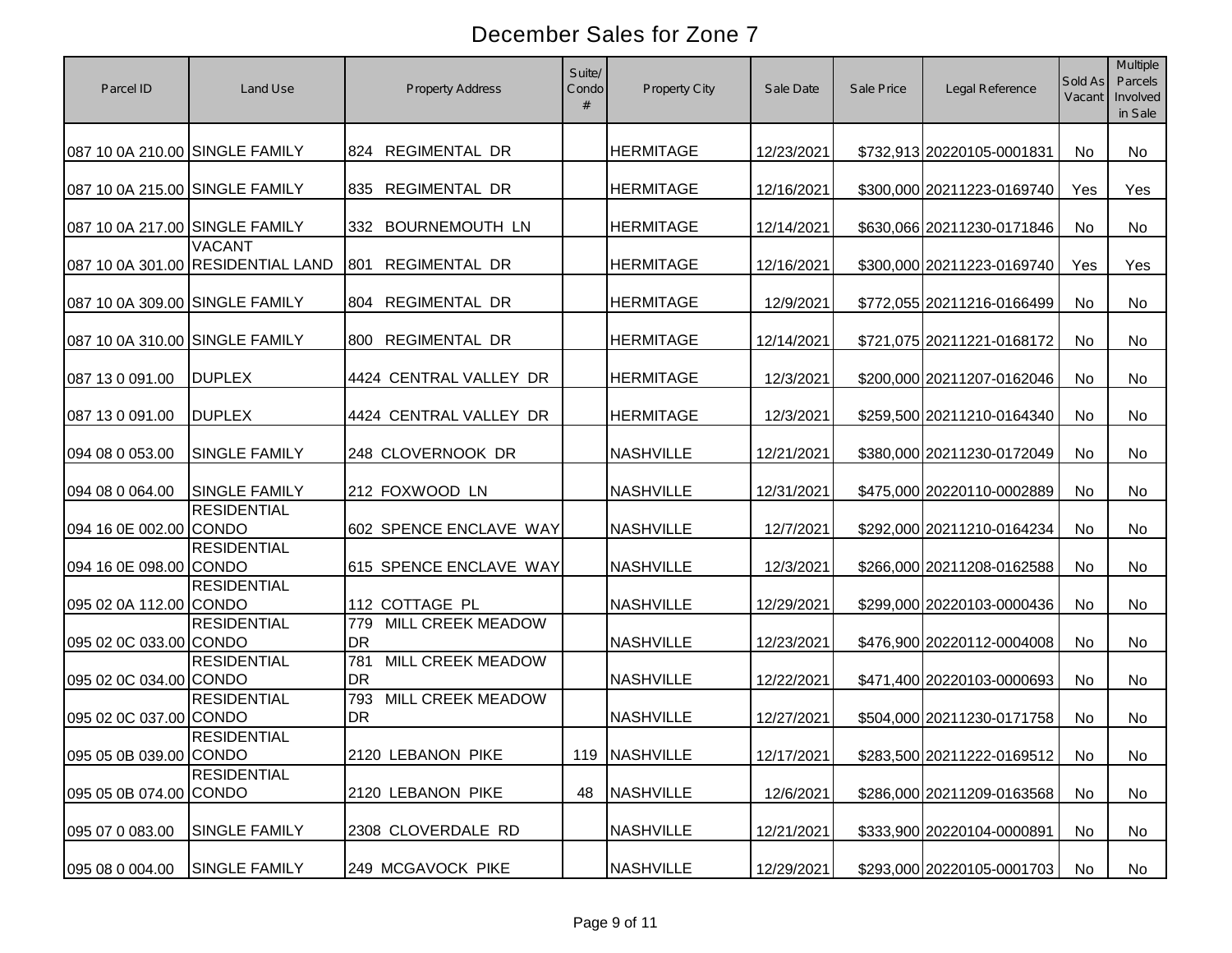| Parcel ID                      | Land Use                      | <b>Property Address</b> | Suite/<br>Condo | Property City    | Sale Date  | Sale Price | Legal Reference            | Sold As<br>Vacant | Multiple<br>Parcels<br>Involved<br>in Sale |
|--------------------------------|-------------------------------|-------------------------|-----------------|------------------|------------|------------|----------------------------|-------------------|--------------------------------------------|
| 095 08 0 014.00                | <b>SINGLE FAMILY</b>          | 263 MCGAVOCK PIKE       |                 | <b>NASHVILLE</b> | 12/14/2021 |            | \$370,000 20211221-0168358 | <b>No</b>         | No                                         |
| 095 08 0 174.00                | SINGLE FAMILY                 | 2610 WOODBERRY DR       |                 | <b>NASHVILLE</b> | 12/7/2021  |            | \$365,000 20211216-0166682 | No                | No                                         |
| 095 10 0 001.00                | SINGLE FAMILY                 | 128 QUINN CIR           |                 | <b>NASHVILLE</b> | 12/6/2021  |            | \$360,000 20211216-0166523 | N <sub>o</sub>    | No                                         |
| 095 10 0 019.00                | SINGLE FAMILY                 | 517 BISMARK DR          |                 | <b>NASHVILLE</b> | 12/22/2021 |            | \$300,000 20220103-0000727 | N <sub>o</sub>    | No                                         |
| 095 11 0 177.00                | SINGLE FAMILY                 | 2406 SPRINGVIEW DR      |                 | <b>NASHVILLE</b> | 12/21/2021 |            | \$370,000 20211228-0170393 | N <sub>o</sub>    | No                                         |
| 095 12 0A 211.00 SINGLE FAMILY |                               | 2704 AIRWOOD DR         |                 | <b>NASHVILLE</b> | 12/14/2021 |            | \$302,000 20211215-0165936 | <b>No</b>         | No                                         |
| 095 14 0 012.00                | SINGLE FAMILY                 | 518 BOUNTY DR           |                 | <b>NASHVILLE</b> | 12/31/2021 |            | \$360,000 20220114-0005731 | <b>No</b>         | No                                         |
| 096 02 0 050.00                | SINGLE FAMILY                 | 2811 BLUE BRICK DR      |                 | <b>NASHVILLE</b> | 12/22/2021 |            | \$410,000 20220105-0002351 | <b>No</b>         | No                                         |
| 096 05 0 039.00                | SINGLE FAMILY                 | 227 CUMBERLAND CIR      |                 | <b>NASHVILLE</b> | 12/2/2021  |            | \$427,500 20211207-0162335 | No                | No                                         |
| 096 09 0 013.00                | SINGLE FAMILY                 | 308 SENECA DR           |                 | <b>NASHVILLE</b> | 12/15/2021 |            | \$363,000 20211216-0166451 | No                | No                                         |
| 096 09 0 151.00                | SINGLE FAMILY                 | 2828 EMERY DR           |                 | <b>NASHVILLE</b> | 12/14/2021 |            | \$225,000 20211221-0168288 | No                | No                                         |
| 096 09 0 218.00                | <b>DUPLEX</b>                 | 314 A LORNA DR          |                 | <b>NASHVILLE</b> | 12/10/2021 |            | \$350,000 20211221-0168491 | No                | No                                         |
| 096 10 0 072.00                | SINGLE FAMILY                 | 2908 TEAKWOOD DR        |                 | <b>NASHVILLE</b> | 12/21/2021 |            | \$173,000 20220104-0001213 | No                | No                                         |
| 096 10 0 090.00                | SINGLE FAMILY                 | 705 COLFAX DR           |                 | <b>NASHVILLE</b> | 12/2/2021  |            | \$125,000 20211203-0160536 | N <sub>o</sub>    | No                                         |
| 096 10 0 103.00                | <b>SINGLE FAMILY</b>          | 2925 TEAKWOOD DR        |                 | <b>NASHVILLE</b> | 12/29/2021 |            | \$140,000 20220112-0004635 | N <sub>o</sub>    | No                                         |
| 096 10 0 227.00                | <b>SINGLE FAMILY</b>          | 2923 DUNMORE DR         |                 | <b>NASHVILLE</b> | 12/8/2021  |            | \$272,500 20211216-0166093 | No                | No                                         |
|                                | 096 11 0 077.00 SINGLE FAMILY | 615 TEMPLEWOOD DR       |                 | <b>NASHVILLE</b> | 12/1/2021  |            | \$340,000 20211206-0161231 | No                | No                                         |
| 096 11 0 170.00                | SINGLE FAMILY                 | 604 WAXHAW DR           |                 | <b>NASHVILLE</b> | 12/17/2021 |            | \$366,000 20220105-0001637 | No                | No                                         |
| 096 14 0 274.00                | SINGLE FAMILY                 | 117 JONESBORO CT        |                 | <b>NASHVILLE</b> | 12/17/2021 |            | \$349,900 20211223-0170019 | No                | No                                         |
| 096 15 0 015.00                | SINGLE FAMILY                 | 3100 BOULDER PARK DR    |                 | <b>NASHVILLE</b> | 12/13/2021 |            | \$322,500 20211221-0168192 | No                | No                                         |